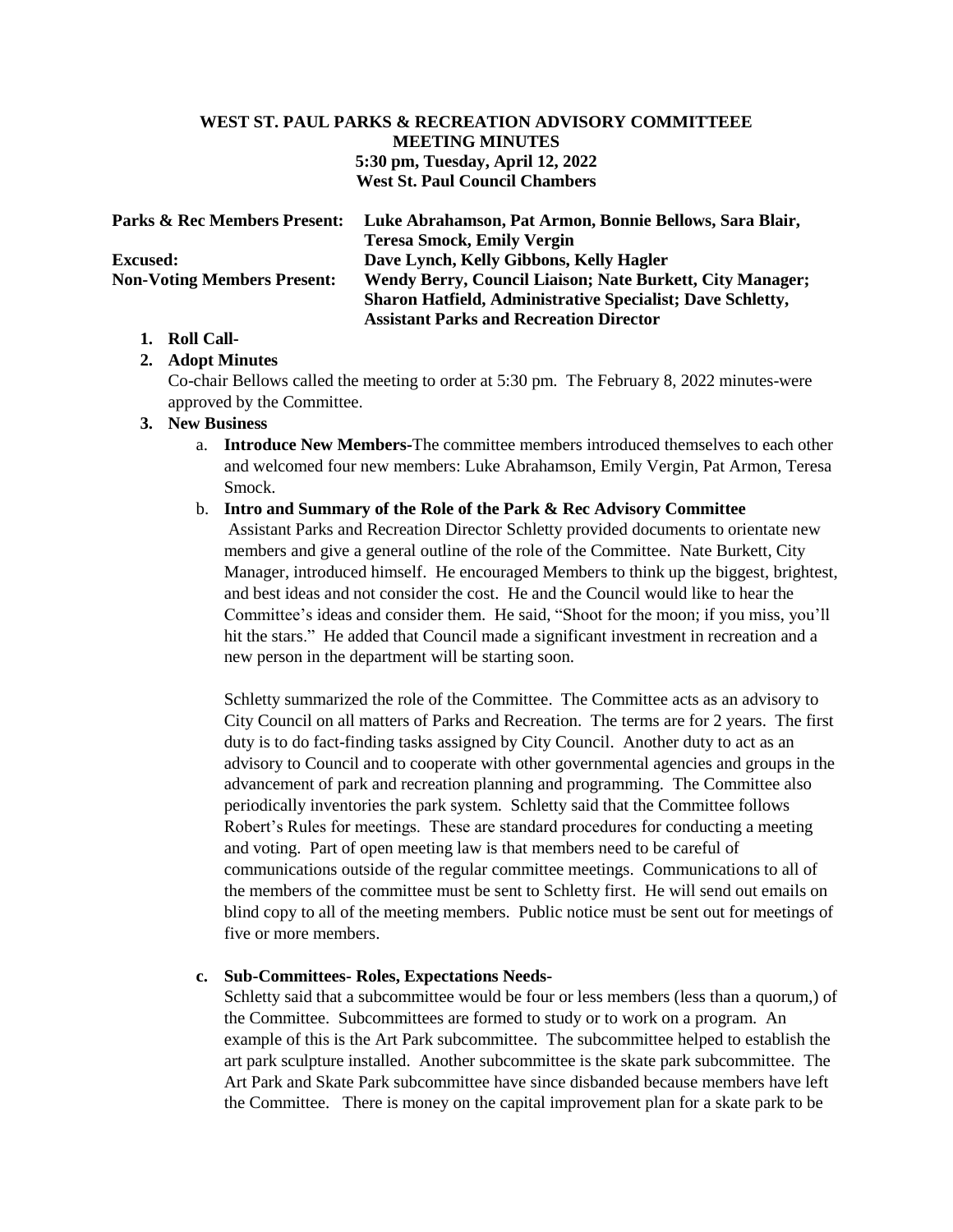Parks and Recreation Committee Meeting April 12, 2022 Page 2

> built in 2025. From time to time, a subcommittee is formed for an event, like the upcoming West St. Paul Days.

Schletty and Clpn. Berry talked about the Committee Expectations. They are "common sense," and members are not required to sign the expectations document with the understanding that members have received and read the document. Member Blair talked about not knowing how to say things and participate during the meeting. Schletty said that expectation is that while the meeting is broadcast and the setting is formal, the conversation is meant to be informal. The City wants free-flowing conversation. It is open for dialog. Bellows encouraged everyone to speak up saying, "We like all sides." Schletty said an example of this was the discussion regarding reinstalling basketball courts in the neighborhood parks.

#### d. **Sports Complex Blue Fence**

Schletty talked about the Sports Complex Park, (Oakdale and Wentworth Avenues.) There are two main areas in the park, the main part; the soccer and baseball fields, the horseshoe court and the large parking lot. About ten years ago, the City bought the adjoining property and built a new parking lot and playground and some greenspace. The area was low-lying; the City brought in some fill and built a nice blue fence along the parking lot. It serves as a safety buffer for children from the street. There have been issues with the fence from beginning. The fence is not completely level; it is "up and down." Some fence posts have sunk; some fence posts have risen. The City worked with the contractor on the fence to resolve the issues for two years. City Staff thinks it may be time to remove the fence now that the plantings (day lilies and juniper bushes) have matured around the fence. Schletty asked the Committee for their opinions. Member Armon said that Council had issues with the fence the day after it was built. Member Vergin said that the only reason for the fence to stay is the child safety concern. She is wondering if more juniper bushes or other pollinator-friendly plantings could be added to the area. Schletty said that the temporary summer landscapers could introduce more vegetation. Bellows said that the fence is solid; it does not move. She commented that Vergin has a point. Until the plants shoot up, there is no safety barrier. Vergin asked if a landscape barrier could be created that would be there year-round. Armon would like to see the fence removed and a no maintenance barrier be installed. He suggested telling the sports association about the City's plan.

**Armon made a motion to remove the fence when the vegetation can safely serve the safety aspects of the fence. Vergin seconded the motion. Discussion followed. Vergin asked to table the discussion in order to hear from the sports associations and the landscaper. Armon withdrew his motion.** 

**Vergin made a motion to table the discussion. Armon seconded the motion. The motion carried. All Ayes.**

### **4. Old Business**

#### **a. Explore West St. Paul Days-Update**

Schletty gave some background on the West St. Paul Days celebration. Originally, Celebrate West St. Paul was held on the second or third weekend in May, and sponsored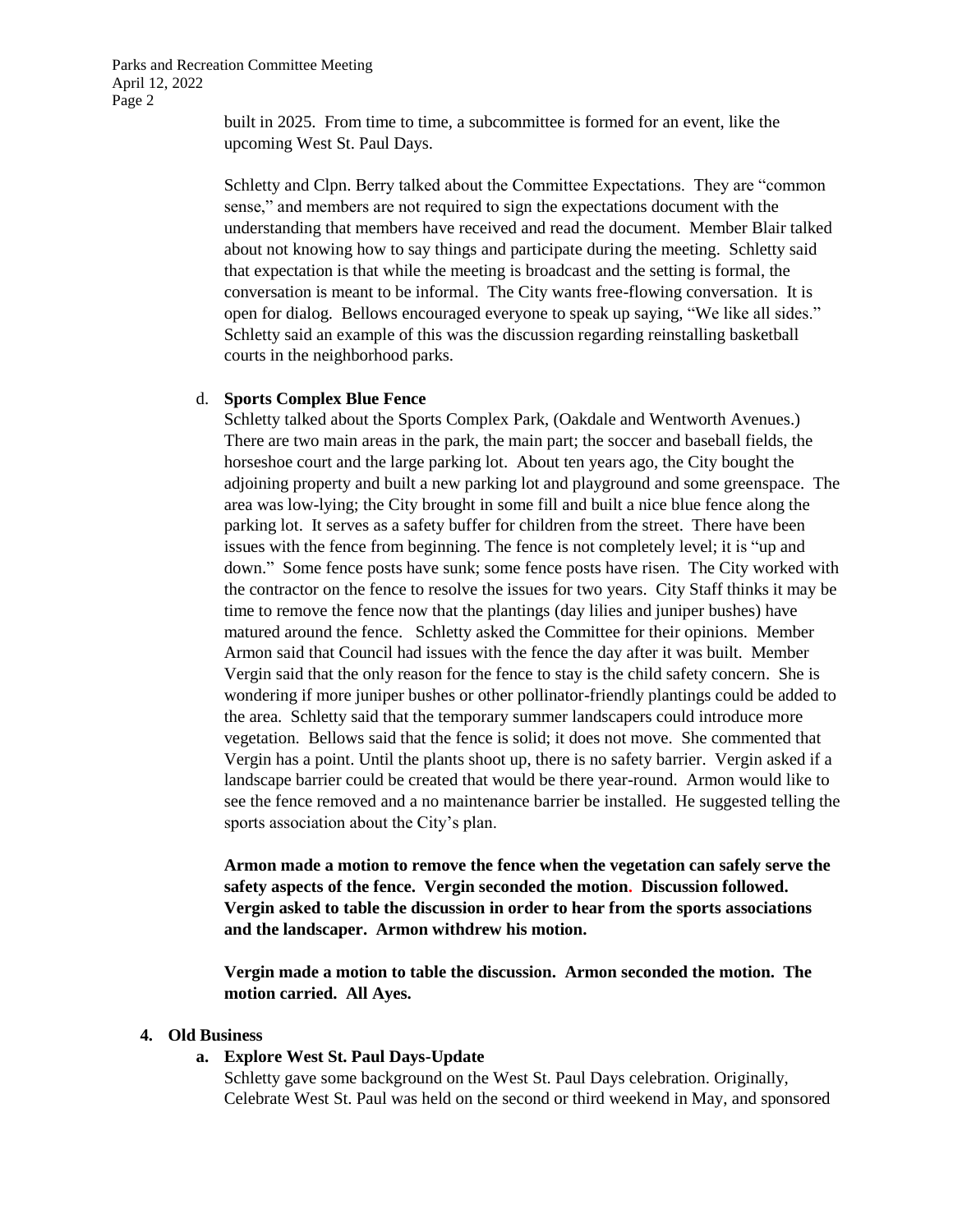Parks and Recreation Committee Meeting April 12, 2022 Page 3

> by the Robert Street Business Association. A different organization ran the event. The City did not have direct involvement in the running the event. The kickoff to the event was the City Open House. There was a West St. Paul Royalty aspect, and events like the citywide garage sale and the antique car shows were held in conjunction with the event. The organization that had been running the event tried to bring in new members. They could not attract new members to their group. The event was cancelled for two years with the pandemic. It was a good time for the City to take over the event. The event will be held in August and has been rebranded to "Explore West St. Paul Days." On Thursday, there will be the Open House followed by a fireworks show. The next day there will be an evening parade. After the parade, there will be a Movie in the Dome. On Saturday, there will be a Fitness in the Park/Community Bike Ride. It will be the same weekend of the Mendota Heights Parks celebration. The City will coordinate the bike ride with Mendota Heights and the county. There will be a large arts/cultural and environmental event at Harmon Park at about 11:00am. A stage will be set up for local artists to perform. Different food vendors will set up tents in the park as well.

As part of the event, the city is planning an outdoor-sculpture contest. A selection committee will pick the top four entries. Residents would vote on the art pieces. The City will permanently display the winner's art piece.

The Committee Members discussed ideas for the event.

The ideas included:

Different age groups for the sculpture and other contests Scavenger hunt/ trivia contest Passport stamps book with different tree species rubbings

Schletty asked members to think about permanent locations for the winning sculpture.

Schletty said that the final event of the weekend would be a concert at the Sport Complex. The City has hired a group called PopRocks. There will be a large stage set up for them. Food trucks would also be at the event. There will be a beer garden set up in the horseshoe court. The date for the event is August 11, 12 and 13. If businesses or churches want to have an event associated with the celebration, they can pay a small fee to have their event listed with the West St. Paul Days advertising.

#### **b. Continued 2022 Playground Replacement Discussion**

Schletty said there are two parks that need to have playground replacement: the pool park and Kennedy Park. The Committee has been discussing nontraditional type playgrounds for these parks. Schletty showed examples of net climbing playgrounds. One was accessible for children on wheelchairs. He talked about the playground in Kennedy Park. It is situated in both West St. Paul and St. Paul, and located in the city easement above storm sewer pipes. There has been "pushback" from residents against relocating the playground into the green space of the park. Schletty proposed leaving the playground where it is and installing an all-natural playground built into the hill in Kennedy Park.